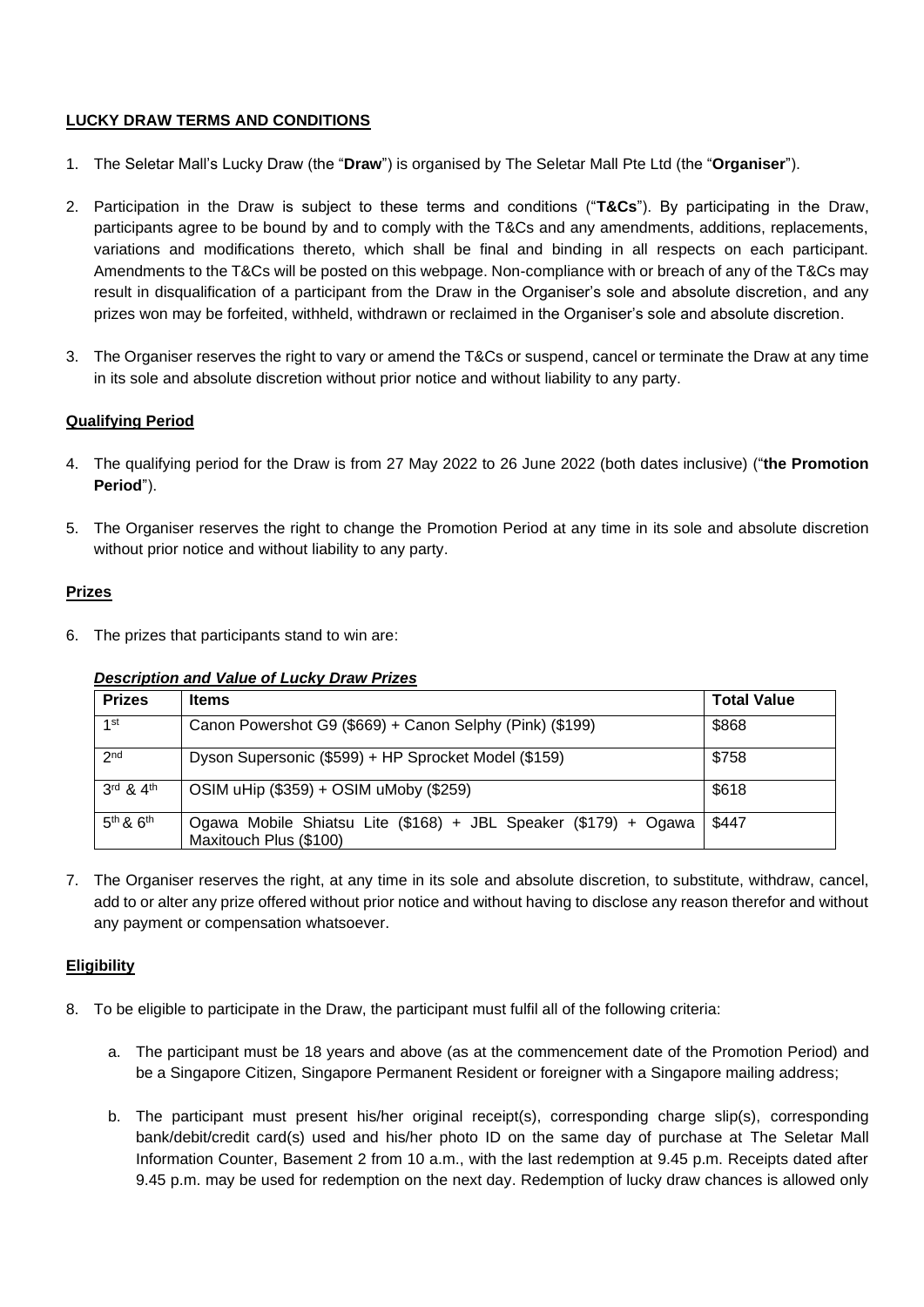if the participant is physically present. Redemption on behalf of another person, whether by presenting the other person's NRIC or other identification or otherwise, is not allowed; and

- c. The participant must provide his/her particulars for the Draw at The Seletar Mall Information Counter, Basement 2. Lucky draw entries submitted before or after the Promotion Period shall be considered invalid and will not be entertained.
- 9. The following persons are not eligible to participate in the Draw:
	- a. Management and employees of the Organiser, and their immediate family members;
	- b. Management and employees of tenants / stores at or of The Seletar Mall. Such persons are also not allowed to submit any lucky draw entries on behalf of customers; and
	- c. The Organiser's advertising agencies, auditors and any other parties directly involved in organising, promoting or conducting the Draw.
- 10. The Organiser reserves the right to exclude any person from participating in the Draw in its sole and absolute discretion and without furnishing any notice and/or reason.
- 11. Subject to the fulfilment of all the criteria set out in Clause 8:
	- a. Every S\$60 (including FairPrice Finest Receipts) spent at participating stores (the "**Qualifying Amount**") entitles a participant to one (1) lucky draw chance. For S<sup>3</sup> Rewards Members, every S\$40 (including FairPirce Finest Receipts) spent at participating stores entitles a participant to one (1) lucky draw chance. Each participant is entitled to a maximum of five (5) lucky draw chances per day (regardless of total amount spent); and
	- b. A maximum of three (3) combined same-day receipts is allowed.
- 12. Whether the Qualifying Amount is met and determination of the number of lucky draw chances are based on the nett purchase amount reflected in original receipts (exclusive of discounts or usage of points for redemption and rebates).
- 13. The list of participating stores can be found at [https://www.theseletarmall.com/stores.](https://www.theseletarmall.com/stores) The Organiser reserves the right to add to, delete from or vary the list of participating stores at any time in its sole discretion without prior notice.
- 14. Only valid original computer-printed payment receipts will be accepted. Handwritten/duplicate receipts, AXS payments, bill payments, NETS slips, credit card charge slips, SPH Malls voucher receipts, top-ups of stored value cards/mobile pre-paid card receipts, purchase of gift cards, cash cards, vouchers and parking coupons, money changer receipts, laundry receipts, deposits slips, lottery tickets, pawn tickets from Maxi-Cash, atrium purchases, receipts from clinics (including dental) and enrichment schools, regardless of amount spent or paid, do not qualify for any lucky draw chances.
- 15. Receipts for the purchase of gold, watches and luxury items from Maxi-Cash qualify for lucky draw chances.
- 16. For any purchase paid by installments, the participant is entitled to a maximum of one (1) lucky draw chance if the Qualifying Amount and other eligibility criteria herein are met, regardless of the total purchase amount.
- 17. No splitting of receipts from a single store is allowed. The Organiser reserves the right to reject any receipt or purchase in its sole and absolute discretion in the event that it suspects or is of the opinion that any participant is involved in such an act.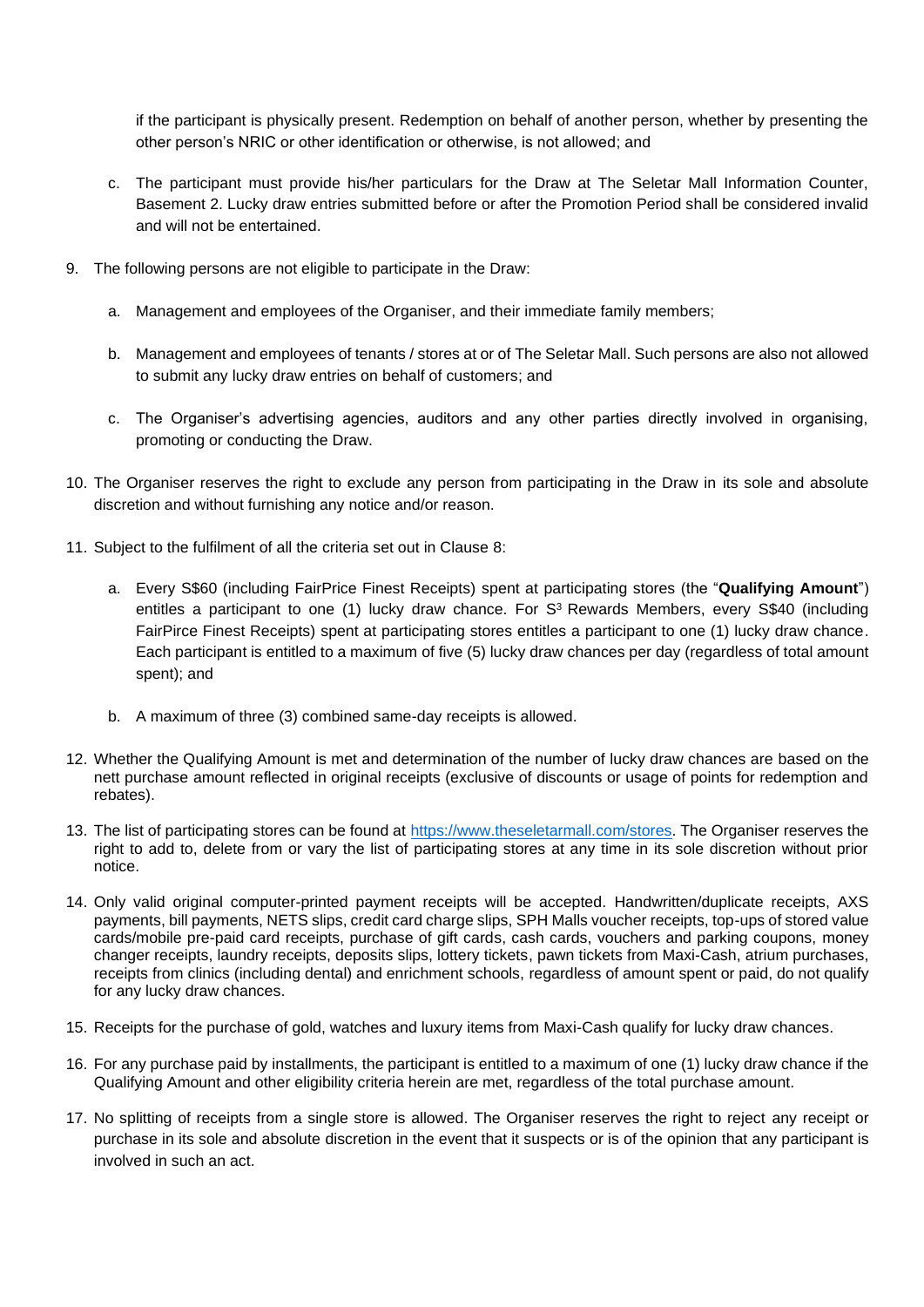- 18. The Organiser reserves the right to verify all receipts or purchases made by participants before granting any lucky draw entries.
- 19. The Draw is mutually exclusive with any other promotions, campaigns or offers, and cannot be combined and is not valid with any other promotions, campaigns or offers.

### **Conduct of Draw**

20. The Draw will be conducted on 1 July 2022 at The Seletar Mall's Centre Management Office at 33 Sengkang West Avenue #04-14 Singapore 797653, at approximately 10am, or on such other date or time or at such other venue as may be determined by the Organiser. A total of 6 winners will be selected at random by the Organiser using a computerised system under the supervision of an independent public accountant.

#### **Notification to Winners and Collection of Prizes**

- 21. The winners will be notified by telephone within seven (7) days from the date of conduct of the Draw.
- 22. Should any winner fail to claim his/her prize within 30 days after the date of notification to him/her and/or is ineligible to claim his/her prize (as determined by the Organiser in its sole and absolute discretion) for any reason, the prize will be forfeited without any compensation and a reserve winner may be drawn by the Organiser.
- 23. The Organiser reserves the right to revoke any winner's entitlement to any prize if the winner does not meet any or all eligibility requirements or has breached any of the T&Cs, notwithstanding that an announcement or notification may have been made indicating that person as the winner.
- 24. Prizes are not transferable or exchangeable and non-cash prizes are not exchangeable for cash. Where applicable, no extension to the validity period of any prize shall be allowed. Participants are solely responsible, and the Organiser accepts no responsibility, for any tax or other liability that may arise from prize winnings.

### **Exclusion of Liability**

- 25. The Organiser shall not be responsible or liable for any lucky draw entries lost, delayed, corrupted, damaged, misdirected, incomplete or undelivered due to any reason whatsoever. Further, the Organiser shall not be liable for any technical, hardware or software failure or incompatibility of any kind that may in any way affect any received entry. The Organiser shall not be responsible or liable for any loss of opportunity to participate due to entries not received or for any reasons.
- 26. The Entities (as defined below) and the sponsors for the Draw (if applicable) shall not be liable for any loss (including, without limitation, direct, indirect, special, incidental, consequential or punitive loss), damage, personal injury or death howsoever caused arising directly or indirectly out of or in connection with the Draw, the T&Cs (or any of the matters contemplated herein) or any prize, whether for breach of contract, tort or other cause of action, save for any liability that cannot be excluded by law (in which case that liability is limited to the minimum allowable by law).
- 27. All prizes are subject to their respective terms of use (if any). Except to the extent that they may not be excluded by law, no representations, warranties, terms or conditions shall apply to the Draw or any prize, and all implied warranties are excluded, including but not limited to, the implied warranties of satisfactory quality, merchantability or fitness for a particular purpose of any prize.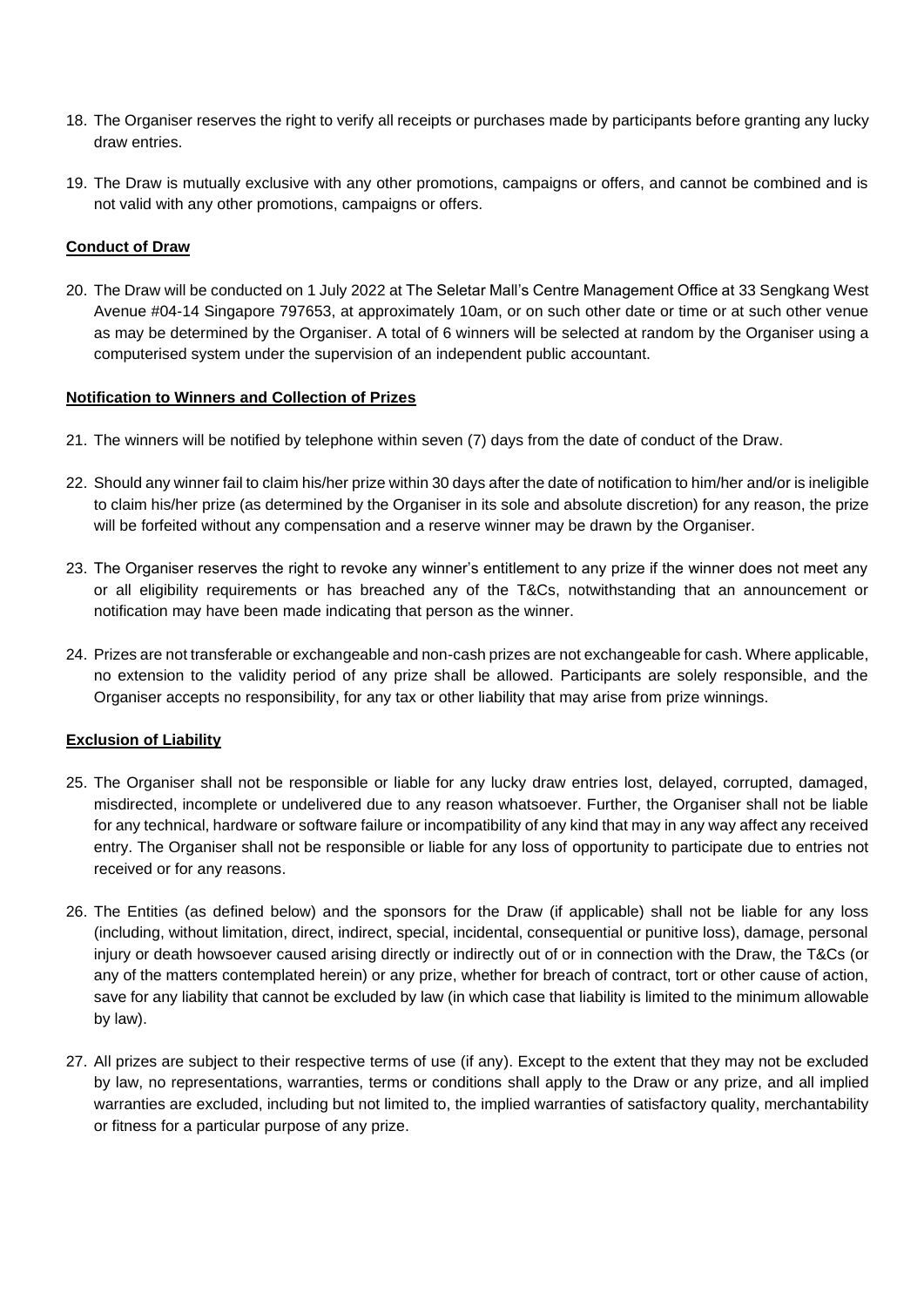28. By participating in the Draw, participants agree and undertake to, at all times, fully indemnify and hold the Entities and the sponsors for the Draw (if applicable) harmless from and against any and all losses, damages, actions, demands, injuries, claims, costs (including legal costs on a full indemnity basis), expenses, fines and penalties, howsoever caused arising directly or indirectly out of or in connection with the Draw, acceptance or usage of any prize, and/or any breach or purported breach of the T&Cs and/or any applicable law.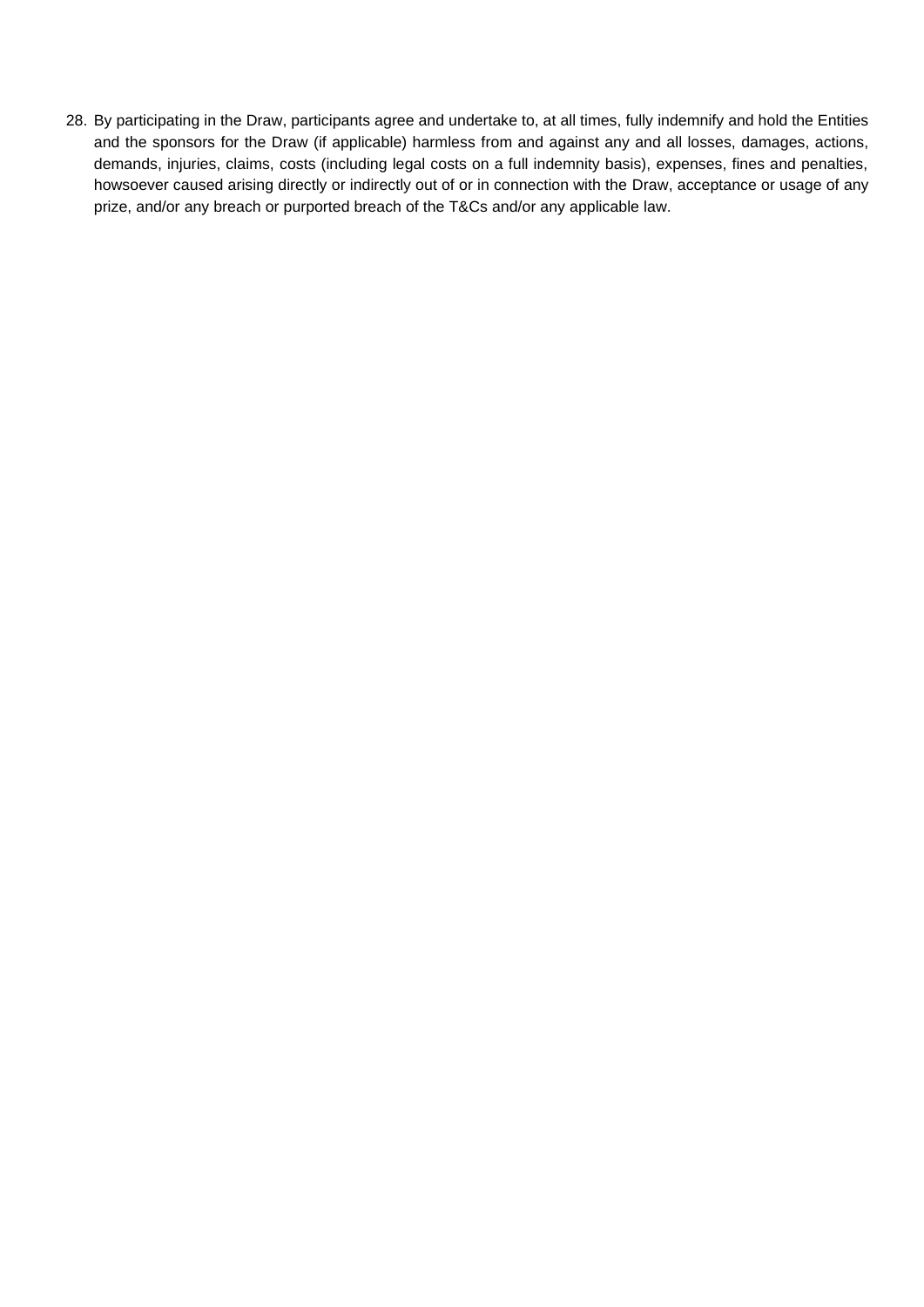### **General**

29. By participating in the Draw, each participant represents and warrants that:

- a. he/she is at least 18 years old and has the necessary legal capacity, right, power and authority to agree to the T&Cs and that he/she is contracting in his/her own personal capacity; and
- b. all information provided at the time of his/her lucky draw entry is true, accurate and complete. Participants must ensure that they submit their full name as per their NRIC or other form of official identification to facilitate identification / verification in respect of the Draw. Incomplete or inaccurate lucky draw entries will be deemed to be invalid.
- 30. By participating in the Draw, each participant agrees and consents that:
	- a. any and all information or personal data submitted for the purposes of the Draw may be collected, used or processed by, or disclosed to, the Organiser, the tenants of The Seletar Mall or other malls managed by SPH Retail Property Management Services Pte Ltd and the business associates/partners of the Organiser (collectively, the "**Entities**") for various purposes, including to communicate with the participant for purposes related to the Draw, to provide goods and services to the participant upon request, and such other purposes the Entities may reasonably deem appropriate, or for such purposes that the participant may have otherwise given his/her consent to the Entities;
	- b. the Entities, its authorised service providers and its advertising and promotion agencies may collect, use, disclose and/or process the participant's personal data for purposes indicated in the SPH Privacy Policy, a copy of which is located at [http://sph.com.sg/legal/sph\\_privacy.html](http://sph.com.sg/legal/sph_privacy.html) (the "**Privacy Policy**"), and for purposes which include the sending of advertisements and marketing information on products, services, promotions and/or events (via mail, email or SMS) offered by the Entities;
	- c. the Entities may collect, use, disclose and share amongst themselves and their respective service providers, the participant's personal data, including his/her name, image, photograph, video or voice ("**Material**") for publicity and/or use in advertisements across all media, including, without limitation, in the Entities' publications, presentations and promotional materials on their websites, in its original and edited format, and whether to promote the Draw or otherwise, without further notification, remuneration or compensation. Each participant hereby further agrees and consents to, in the event that he/she is a winner in the Draw, the Entities and their respective authorised service providers collecting, using, disclosing and/or processing his/her personal data including his/her image, photographs, voice recording and/or partial NRIC number for the purposes indicated in the Privacy Policy, and further agree that such collection, use, disclosure and/or processing will be without payment or compensation. All winners may be required to attend a prize presentation ceremony.; and
	- d. the copyright and all other intellectual property rights in and to all Material shall vest solely and absolutely in the Entities without further compensation.
- 31. Each participant shall bear his/her own costs and expenses incurred in relation to or arising from his/her participation in the Draw. The Organiser shall not be liable for any such costs or expenses whatsoever and no reimbursement may be sought from the Organiser.
- 32. In the event of any inconsistency between the T&Cs and any marketing or promotional material in relation to the Draw, the Organiser shall have the right to determine which shall prevail in its sole and absolute discretion.